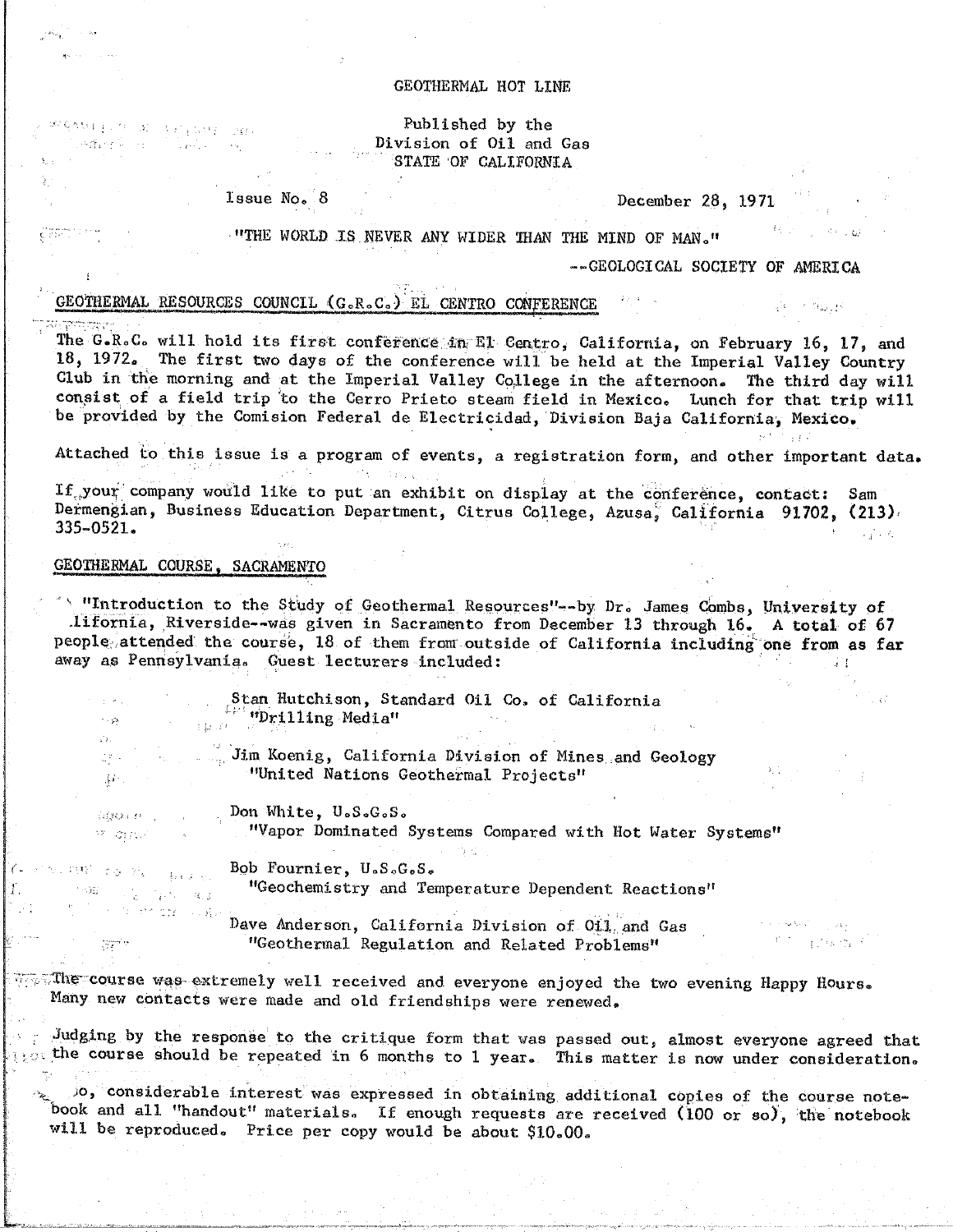provent to express our appreciation for the tremendous response to this project, our first e. rt. We are carefully evaluating the constructive criticism we have received and hope to improve the product the next time out. We will also gratefully consider all offers to contribute, on a guest speaker basis. عادوني والمستور المراجع والمحافظ

.<br>ດຽວຊື້ ໄດ້ກ່າວ ມີລະຫານາກ ແລະ ຫລື ກ່າວຫຼາຍຂອງ ກໍ່ລະການ ກໍ່ລະການ ກໍ່ລະການ ການ ການ ແລະ ແລະພະ ກໍ່ລະຫວ່ານ ໃນປະກອບ SACRAMENTO, CALIFORNIA

**AB 2162 (ASSESSMENT)** (ASSESSMENT) (ASSESSMENT) (ASSESSMENT) (ASSESSMENT) (ASSESSMENT) (ASSESSMENT) (ASSESSMENT) (ASSESSMENT) (ASSESSMENT) (ASSESSMENT) (ASSESSMENT) (ASSESSMENT) (ASSESSMENT) (ASSESSMENT) (ASSESSMENT) (ASS

This bill has been signed into law by the Governor and will become effective in early March, 1972. Some of the more significant changes to Chapter 4, Division 3, Public Resources Code (relating to geothermal resources) are:

- 1. A change in the geothermal districts which will allow for more efficient, coordinated and economical regulatory operations.
- The approval of the Division of Oil and Gas must be received by an operator before  $2<sub>o</sub>$ the commencement of the drilling of a geothermal well. At present an operator need only file a notice to drill before commencing operations. This will provide added assurance that an operator will not unknowingly drill into a shallow high-pressure steam area without adequate casing and blowout prevention equipment.
- 3. An operator must file with the Division of Oil and Gas a complete outline, including geologic and engineering data, for shallow well exploration programs. Allied with this section is a change in the drilling fee requirements. This change will allow the division to adequately regulate the drilling of shallow exploratory wells in hazardous areas under a realistic fee structure which will not inhibit exploration.<br>The new requirements will enable the division to require a drilling: fee that will fit the cost of regulation. All exploratory information received from operators under this provision will be held as confidential by the division.
- 4. The term of the indemnity bond is extended to cover all wells until they are finally abandoned. At present, bonds are released when wells are completed leaving the state without coverage through the productive life and final abandonment of the well after production has ceased.
	- aterial medical 5. The filing of certain records, in addition to those now received by the division from the operator, will aid the division in its studies of geothermal areas and allow for more informed and effective regulation.

# "California Laws for Conservation of Geothermal Resources" (1998) and the conservation of Geothermal Resources

The booklet, "California Laws for Conservation of Geothermal Resources," is now undergoing revision and will be available at all Division of Oil and Gas offices sometime in January.

# Federal Draft Environmental Impact Statement

The Department of the Interior hearings on the Federal Draft Environmental Impact Statement for geothermal leasing were held during November in Reno, Nevada; Sacramento, California; and Portland, Oregon. Presentations, limited to ten minutes, were given by representatives of county and state governments, public utilities and operators, private citizens, and conrvation organizations. a provincia de la parte.<br>Al la constanta de la característica de la parte de la característica de la característica de la característic

 $\begin{array}{ll} \mathbb{E}[\mathbb{E}[\mathbb{E}[\mathbb{E}[\mathbb{E}[\mathbb{E}[\mathbb{E}[\mathbb{E}[\mathbb{E}[\mathbb{E}[\mathbb{E}[\mathbb{E}[\mathbb{E}[\mathbb{E}[\mathbb{E}[\mathbb{E}[\mathbb{E}[\mathbb{E}[\mathbb{E}[\mathbb{E}[\mathbb{E}[\mathbb{E}[\mathbb{E}[\mathbb{E}[\mathbb{E}[\mathbb{E}[\mathbb{E}[\mathbb{E}[\mathbb{E}[\mathbb{E}[\mathbb{E}[\mathbb{E}[\mathbb{E}[\mathbb{E}[\mathbb{E}[\mathbb$ 

 $\mathbf{P}^{\text{in}}$  and  $\mathbf{P}^{\text{in}}$  and  $\mathbf{P}^{\text{in}}$ Social State of Care that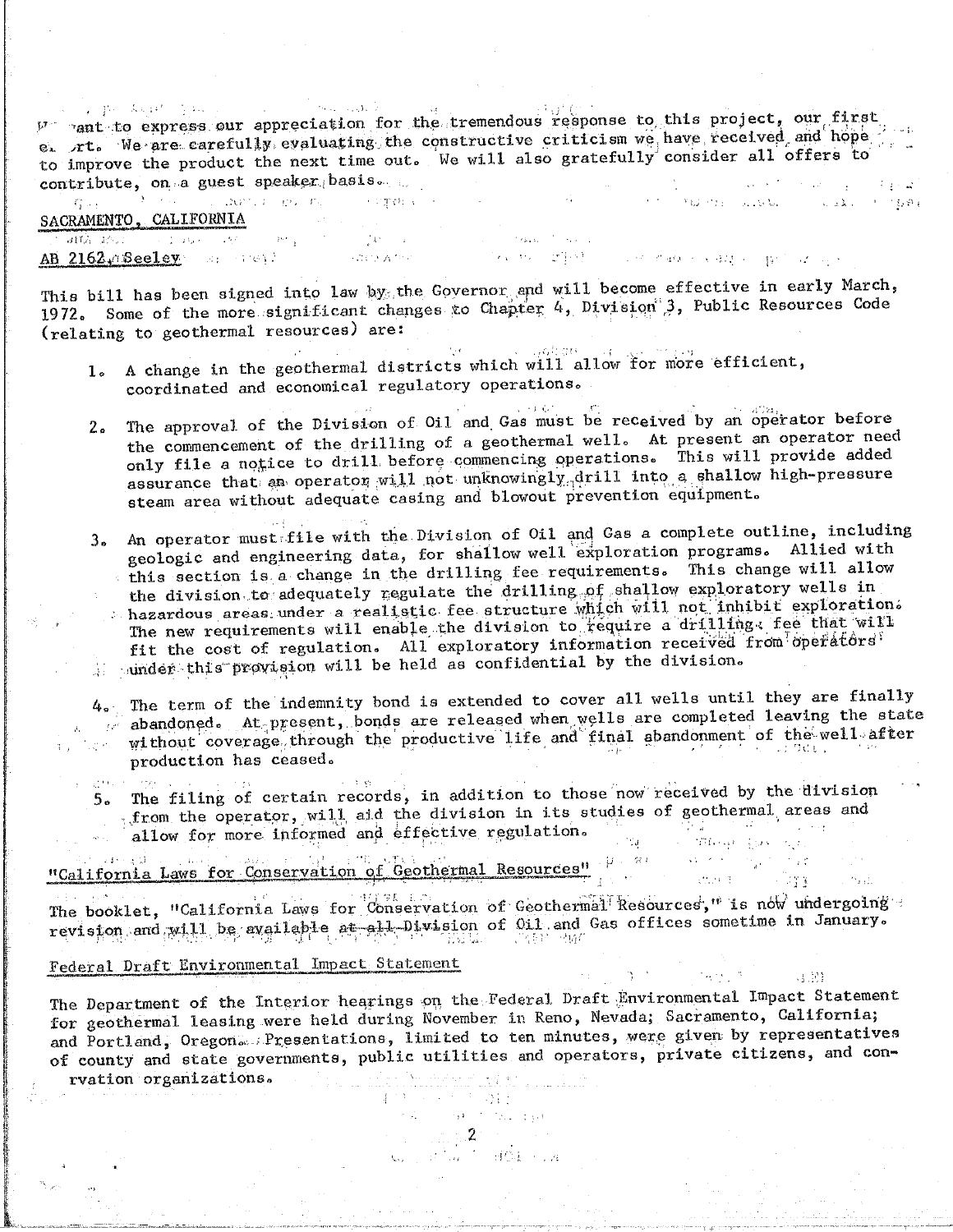Many of the presentations were supported by written statements sent directly to the<br>"epartment of the Interior in Washington, D. C. Some witnesses thought the statements ere only a good start and that they should be expanded. Others considered the document to be highly pessimistic, seeing it as a deterrent to geothermal development. The Department is currently reviewing the comments and will publish the final Environmental Impact Statement  $i$ s currently reviewed the comments and will publish the final Environmental Impact Statemental Impact Statemental Impact Statemental Impact Statemental Impact Statemental Impact Statemental Impact Statemental Impact Sta sometime early next year°

#### "Grandfather" Leases  $\overline{\phantom{a}}$

On December 2, 1971, the Bureau of Land Management held a meeting in Sacramento to evaluate<br>an estimated 15 "grandfather" leases. All of the leases are in either the Clear Lake-Geysers, Mono Lake-Long Valley, or Imperial Valley Known Geothermal Resource Areas (K.G.R.A.'s). purpose of the meeting was to identify specific environmental problems which may not have been discussed in sufficient detail in the September, 1971, Draft Environmental Impact been discussed in sufficient detail in the September, 1971, Draft Environmental Impact Statement for the federal geothermal leasing program°

The meeting was attended by representatives of federal, state, and county governments and conservation groups. In general the environmental problems discussed were those presented by the Department of the Interior in their Impact Statement (see issue No. 7). However, some new problems arose. Briefly, these problems are: protection to rare plant life; compatibility of federal, state, and county regulations; and the inclusion of a provision for the possible production of from county  $\epsilon$ for the possible p\_oduction of fresh water°

#### THE GEYSERS GEOTHERMAL FIELD

The world's largest geothermal turbine-generators are now in operation at The Geysers.<br>Ceothermal field in Sonoma County. Pacific Gas and Electric Company reports that Units 5

1 6, each with an installed capacity of 55,000 kilowatts, are now in production. The company had the two units built at a cost of \$11.5 million. The power plants at The Geysers now have a combined capacity of 192,000 kilowatts and operate on steam purchased from Union  $0.1$  compiled capacity of 192,000 km steam purchased from  $\alpha$  is and operator. Steam purchased from Union Union Union Union Union Union Union Union Union Union Union Union Union Union Union Union Union Union Union Union The You on California

#### LAKE COUNTY

Eureka Magma Explorers has been given permission by the State Division of Oil and Gas to suspend operations on their wildcat well, "Eureka-Magma" 1, located in Sec. 28, T. 13 N., R. 8 W., M.D.B.& M. for a period of six months (see issue No. 7). The well, which was spudded October 1, 1971, was drilled on the southeast flank of Mt. Konocti, an extinct volcano. A total depth of 3,828' was reached. The operator plans to run periodic tests  $\omega$  the voll which  $\omega$ <sup>3</sup> he used to determine the second of  $\omega$  the operator plans to. of  $\alpha$  the will be used to determine the course of action at the course of  $\alpha$  the suspense of the suspense of the suspense of the suspense of the suspense of the suspense of the suspense of the suspension period. See the second second

E. B. Towne, Operator, of San Francisco, has filed a notice with the State Division of Oil and Gas to drill a wildcat well, "Sullivan" 1, in Sec. 18, T. 12 N., R. 8 W., M.D.B.& M. The operator received a permit to drill from the Lake County Planning Commission on December 9  $1971$  and plane to drill the vell in the enring of 1972 equather permit December 9, 1971 and plans to drive we we we have well to decompose the weather permits of 1972 as weather per

Signal Oil and Gas Company has completed its seventh well in the Lake County portion of<br>The Geysers Geothermal field. The well, "MLM" 1, in Sec. 26, T. 11 N., R. 8 W., M.D.B.& M., was drilled to a total depth of  $6,411'$  and is the company's best to date. It is capable of producing over 210,000 pounds of steam per hour and is also significant in that it ex- $\epsilon$  and  $\epsilon$  produces  $\epsilon$  it significant  $\epsilon$  steam per hour and it extension in the items it examination in the items in the items in the items in the items in the items in the items in the items in the items in the it tends the productive limits of the field one-half mile to the east°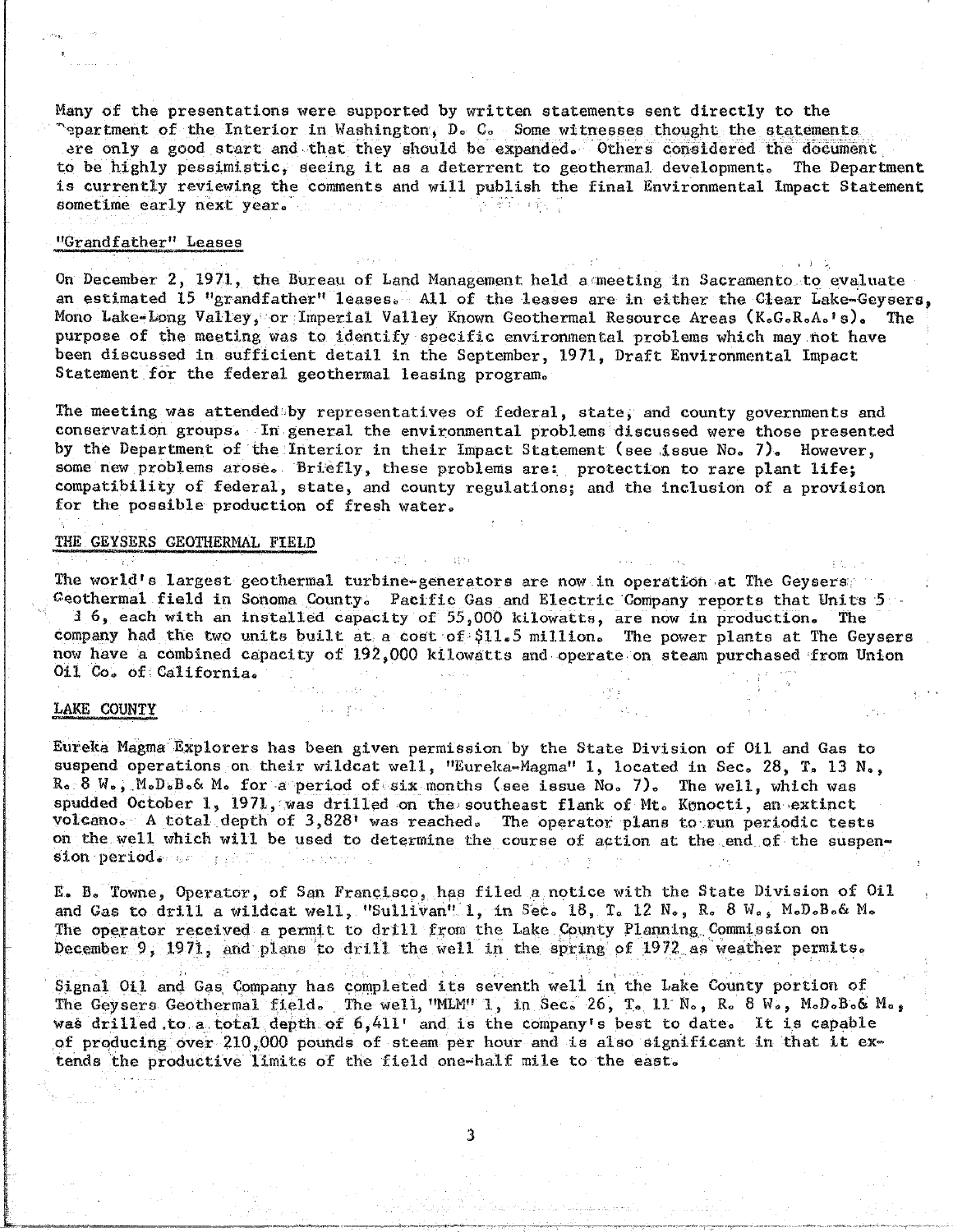#### 27 NO COUNTY

₫.

 $7.74$ 

Getty 011 Company spudded their exploratory well, "State PRC 4572.1" 23-1, Sec. 23, T. 2 N., R. 26 E., M.D.B.& M., on November 18. Weathered basement (granodiorite) was apparently encountered at  $1,740$ ', and cores were taken from  $2,426$ ' to  $2,437$ '. Total depth of  $2,437$ ' was reached on November 28 and electric, density, and temperature logs were run. As was were discouraging and the well was abandoned. In the name of science, Getty Oil Company also provided rig time for the U.S.G.S. to run an additional temperature survey. 是, 有些的 的复数 电电子 经规模模

--EDITORIAL COMMENT--

ern ist for The total cooperation and openness displayed by Geothermal Resources International, Inc., and Getty Oil. Company during their drilling programs at Mono Lake is greatly appreciated by the Geothermal Unit of the Division of Oil and Gas. If this attitude spreads and becomes the accepted operating procedure of all operators, it certainly would be a tremendous boost to the development of our geothermal resources.

#### IMPERIAL COUNTY

Magma Power Company of Los Angeles has filed with the State Division of Oil and Gas, a notice to drill a well in the Salton Sea Geothermal field. The well, "Magmamax" 1, Sec. 33, T. 11 S., R. 13 E., S.B.B.& M., will be partially financed by the San Diego Gas and Electric Company who has entered into an agreement with Magma to explore the possibility of generating power from geothermal brines using the "Magmamax Process."

 $\mathbb{C}$  , and  $\mathbb{C}$  , and  $\mathbb{C}$  , and  $\mathbb{C}$ 

ADON STATE

 $3500$ e Imperial Valley Subsidence Detection Program is officially under way with the commencement of surveying on the first- and second-order nets during the second week of November. Robert Estes of the County of Imperial--phone (714) 352-2851--is the field coordinator.

Following is a list of the participants, the survey mileage they are responsible for, and the work completed: sukan l

| while National Ocean Survey     |                |  | $130$ miles $1/3$ completed | first order  |  |
|---------------------------------|----------------|--|-----------------------------|--------------|--|
| 2. County of Imperial           | $101$ 70 miles |  | $1/3$ completed             | second order |  |
| 3. Imperial Irrigation District | $106$ 70 miles |  | $1/4$ completed             | second order |  |
| sta 4. Bureau of Reclamation    |                |  | $1/2$ completed             | second order |  |
|                                 |                |  |                             |              |  |

#### DENVER, COLORADO

The Colorado Board of Land Commissioners issued the first lease for geothermal exploration in jihaya waxaa kale iyo waxaa sada ch state lands, December  $15$ , 1971.  $\sim 1.31\,\mathrm{Jy/m}$ Listing Na  $\sim$  parameters

学校(10) 1

 $\langle \gamma_{\alpha} \rangle / \langle \gamma_{\mu} \gamma_{\nu} \rangle = \langle \Gamma_{\nu} \mathcal{O}^{\dagger} \rangle$ The lease issued to Mr. Kirk Tracy of Boulder, Colorado, comprises approximately 7,000 acres surrounding the Mount Princeton Hot Springs area hear Buena Vista in T. 14 and 15 S.,  $R_0$  78  $W_0$ , 6th  $P_0M_0$  $\mathcal{L}_{\mathcal{A}} \subset \mathcal{L}_{\mathcal{A}}$  , with  $\mathcal{L}_{\mathcal{A}}$ 

COLORADO SCHOOL OF MINES "MINERAL INDUSTRIES BULLETIN"

**SE 1000** 

The November, 1971, issue (Vol. 14, No. 6) of the Colorado "Mineral Industries Bulletin" is devoted to Part 1 of "Geothermal Energy: Geology, Exploration and Developments" by Dr. L.<br>wbridge Grose, Colorado School of Mines. Part 2 will be in the January, 1972, 1ssue. o plan men ingen universitär

ົາສູ່ ເຊຍ⊉າ ມີ ກຳນັ້ນ ເລິ່ງ ໃນ ໃນ ມີຊີ " ໜ້າ ມີ ມີ ເຊຍ ໄດ້ເຈົ້າ ເຈົ້າ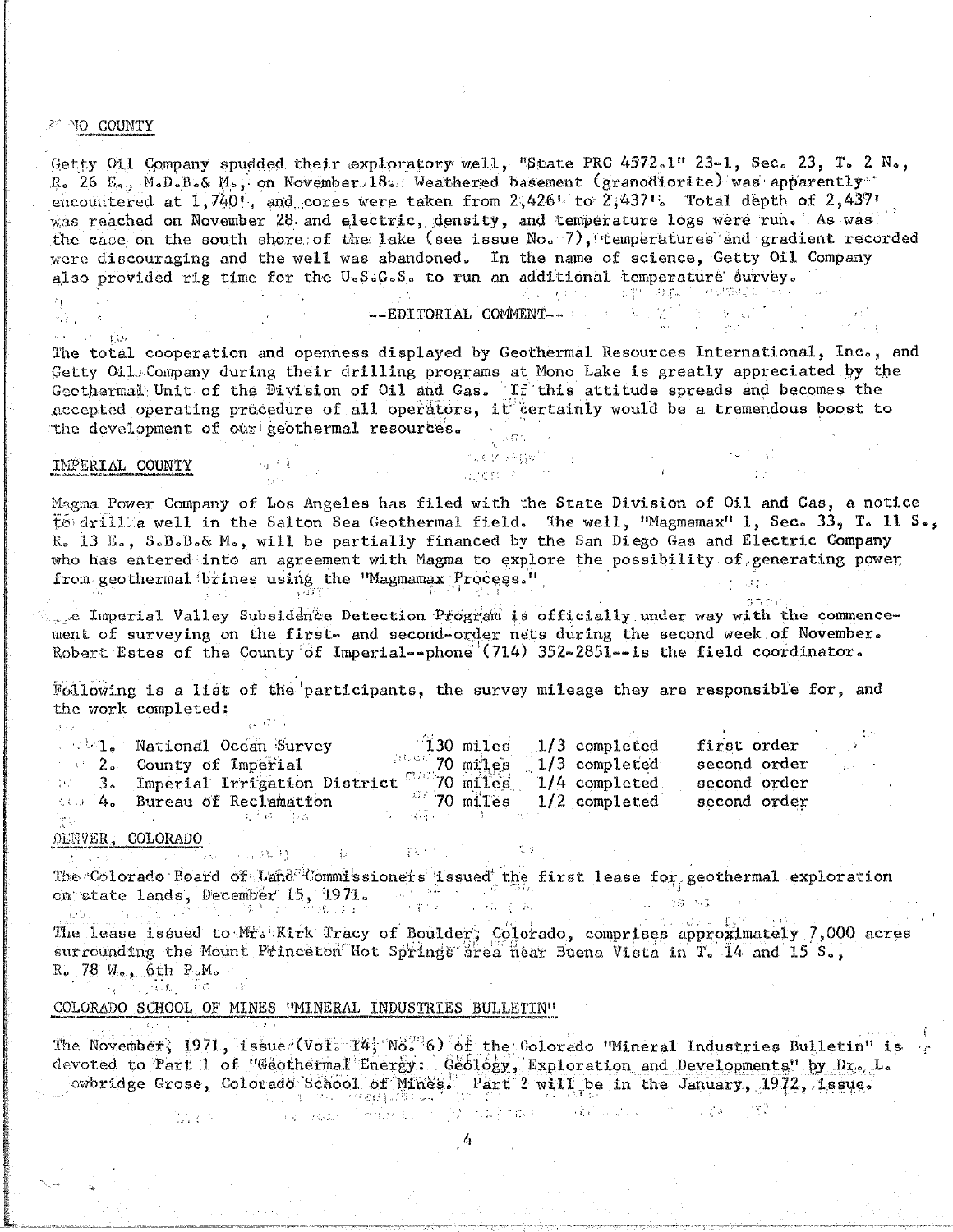#### ABSTRACT

Geology, exploration, and initial developments of significant geothermal areas of the world are summarized in this report. Part I is a review of the geological and explorational aspects of geothermal energy development: the author also discusses areas of potential development in the Western United States. Part 2 is a review of significant developments of producing and potentially productive areas of the world, and includes an  $\alpha$  areas of potential production  $\rho$  and  $\rho$ extensive and select bibliography covering Parts I and 2**o**

The most favorable geological environment for exploration and development<br>of geothermal steam is characterized by Holocene normal faulting, volcanism, and high heat flow. Successful exploration for steam consists of coordinated multidisciplinary application of geological, geophysical, and geochemical knowledge and techniques. These are reviewed. Specific progeochive areas in 11 Western States are decorated<sup>3</sup> spective areas in II Western States are described°

 $\rightarrow$  3  $\rightarrow$ 

#### UNITED NATIONS UNITED NATIONAL ANGELIS DE LA PROPERTY DE LA PROPERTY DE LA PROPERTY DE LA PROPERTY DE LA PROPERTY DE LA PROPE<br>LA PROPERTY DE LA PROPERTY DE LA PROPERTY DE LA PROPERTY DE LA PROPERTY DE LA PROPERTY DE LA PROPERTY DE LA PR

of the  $U_nN_{n}$ , submitted the following status report on the five  $\prod_{i=1}^{n} N_i$  coothermal resources of the U**o**N**o**, submi:\_h4d the following status report on the five U**o**N**o** geothermal resources projects:

#### El Salvador

The geothermal project is nearing an end after the successful development of a steam field<br>ear Ahuachapan. Engineering and power plant design work is under way, the latter by ed ectroconsult, an Italian power engineering firm •\_le**e**troconsult, an Italian power engineering firm°

# chiles **children and the company of the company of the company of the company of the company of the company of the company of the company of the company of the company of the company of the company of the company of the co**

A slim-hole drilling project discovered steam at El Tatio, Northern Chile, and preparations are now being made for larger diameter wells. It appears likely that the Chile project will ultimately result in a three-fold utilization of the geothermal resources: power  $production.$  mineral extraction, and desalinated water production ;:production, mineral.\_extrac\_ion\_ and desalinated water production**°**

Turke $\sim$  . Turke  $\sim$  . Turke  $\sim$  . Turke  $\sim$  . Turke  $\sim$  . Turke  $\sim$  . Turke  $\sim$  . Turke  $\sim$  . Turke  $\sim$  .

Engineering studies are being conducted in the Kizildere steam field to determine the optimum method of production. The high bicarbonate content of the water results in a optimum method of production° The.high bicarbonate content of the water results in a high rate of. calcium carbonate precipitation**°** Alternative energy extraction methods are being examined.<br><sup>2</sup>

#### Ethiopia

Alam Milyagiga The first phase of the geothermal project has been completed and was concerned with the establishment of a regional inventory of geothermal phenomena. As part of that phase, a large scale infra-red survey was conducted covering about 15,000 square kilometers. In all, more than 500 geothermal phenomena were discovered. Two outstanding geothermal provinces, the Danakil and Tendaho Grabens, have been studied in detail. It is estimated provinces, if fully developed, the exploitable geothermal potential of Ethiopia would be suf- $\sim$  -telent to supply all of Africals present power people -°cient to supply all of Africa\_s present power needs**°**